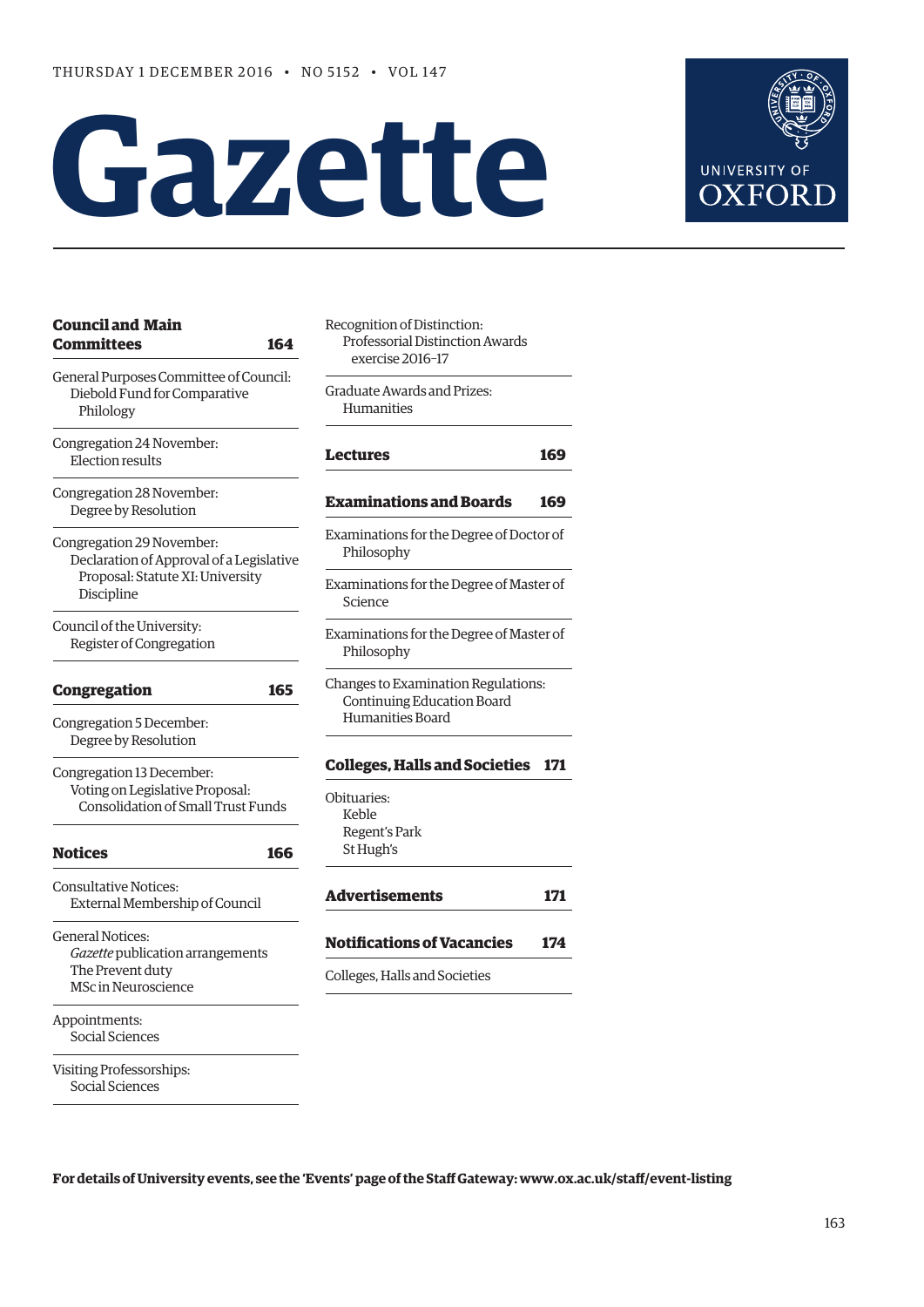## <span id="page-1-0"></span>Council and Main Committees

#### **General Purposes Committee of Council**

The General Purposes Committee of Council has made the following changes in regulations, to come into effect on **16 December**.

#### **Diebold Fund for Comparative Philology**

#### *Explanatory Note*

These regulations record the governing terms of the Diebold Fund for Comparative Philology, established from a donation in 2003. They incorporate and replace the existing regulations for the Diebold Professor of Comparative Philology.

#### *Text of Regulations*

**1** In Council Regulations 24 of 2002, concerning academic and other posts, repeal existing §269 and renumber regulations §270 onwards accordingly.

**2** In Part 2 of Council Regulations 25 of 2002, concerning trusts, insert new §98 as follows, renumbering existing §98 onwards by plus one:

#### '**§98.***Diebold Fund for Comparative Philology*

1. The initial donation of £2,223,000 from the Salus Mundi Foundation, representing Professor A Richard Diebold Jr, is to be held as permanent endowment on the trusts declared in this regulation. Further money or property may be paid or transferred to the University as either expendable or permanent endowment to be held on the same trusts. The assets so held will be known as the Diebold Fund for Comparative Philology ("the Fund").

2. The University shall retain as permanent endowment those of the assets in the Fund which are contributed on the express understanding that they are to be treated as permanent endowment ("the Permanent Endowment").

3. The University shall (a) apply the income of the Permanent Endowment; and (b) apply the income and, in its discretion, the capital of the remainder of the Fund (if any), towards the salary, expenses and support costs, including support for the Chair's

research assistant, of the A Richard Diebold Jr Chair of Comparative Philology, who shall lecture and give instruction in Indo-European and the history and comparative philology of the Indo-European languages. In accordance with section 20 of Part D of Statute XVI, any surplus income in any year may be used to support the teaching and study of Comparative Philology at the University.

4. The administration of the Fund, and the application of its income, shall be the responsibility of a board of management comprising:

(1) the Chair of the Faculty Board of Classics, *ex officio*;

(2) the Chair of the Faculty Board of Linguistics, Philology and Phonetics, *ex officio*;

(3) the holder of the A Richard Diebold Jr Chair of Comparative Philology, *ex officio*;

(4) a person appointed by the Faculty Board of Classics, who shall serve for three years and be eligible for reappointment; and

(5) a person appointed by the Faculty Board of Linguistics, Philology and Phonetics, who shall serve for three years and be eligible for reappointment.

The chair of the Committee shall be alternately the Chair of the Faculty Board of Classics and the Chair of the Faculty Board of Linguistics, Philology and Phonetics, each serving as chair for a period of three years.

5. The A Richard Diebold Jr Chair of Comparative Philology shall be elected by an electoral board consisting of:

(1) the Vice-Chancellor, or, if the head of the college specified in (2) of this clause is Vice-Chancellor, a person appointed by Council on the occurrence of a vacancy to act as an elector on that occasion;

(2) the head of the college to which the professorship shall be for the time being allocated by Council, or, if the head is unable or unwilling to act, a person appointed by the governing body of the college on the occurrence of a vacancy to act as an elector on that occasion;

(3) a person appointed by the governing body of the college specified in (2) of this clause;

(4), (5) two persons appointed by Council;

(6) a person appointed by the Humanities Board;

(7) a person appointed by the Board of the Faculty of Classics;

(8) a person appointed by the Board of the Faculty of Modern Languages;

(9) a person appointed by the Board of the Faculty of Oriental Studies.

6. The professor shall be subject to the General Provisions of the regulations concerning the duties of professors and to those Particular Provisions of the same regulations which are applicable to this chair.

7. The University may in its absolute discretion in the period ending 21 years from the date of this regulation, instead of applying the income of the Fund in any year, accumulate all or any part of such income by investing it, and holding it as part of the capital of the Fund. The University may apply the whole or any part of such accumulated income in any subsequent year as if it were income of the Fund arising in the then current year.

8. The University shall have power to pay out of the capital or the income of the Fund all costs of and incidental to the creation of the Fund, and the management and administration of the Fund.

9. The University may exercise any of its corporate powers in the management and administration of the Fund in so far as those powers are not inconsistent with these regulations.

10. Regulations 1–4 and 7–12 shall be deemed to be Trust Regulations under the provisions of Part D of Statute XVI.

11. Subject to regulation 12, Council may amend, repeal or add to these regulations in accordance with Part D of Statute XVI, but no amendment is valid if it would cause the Fund to: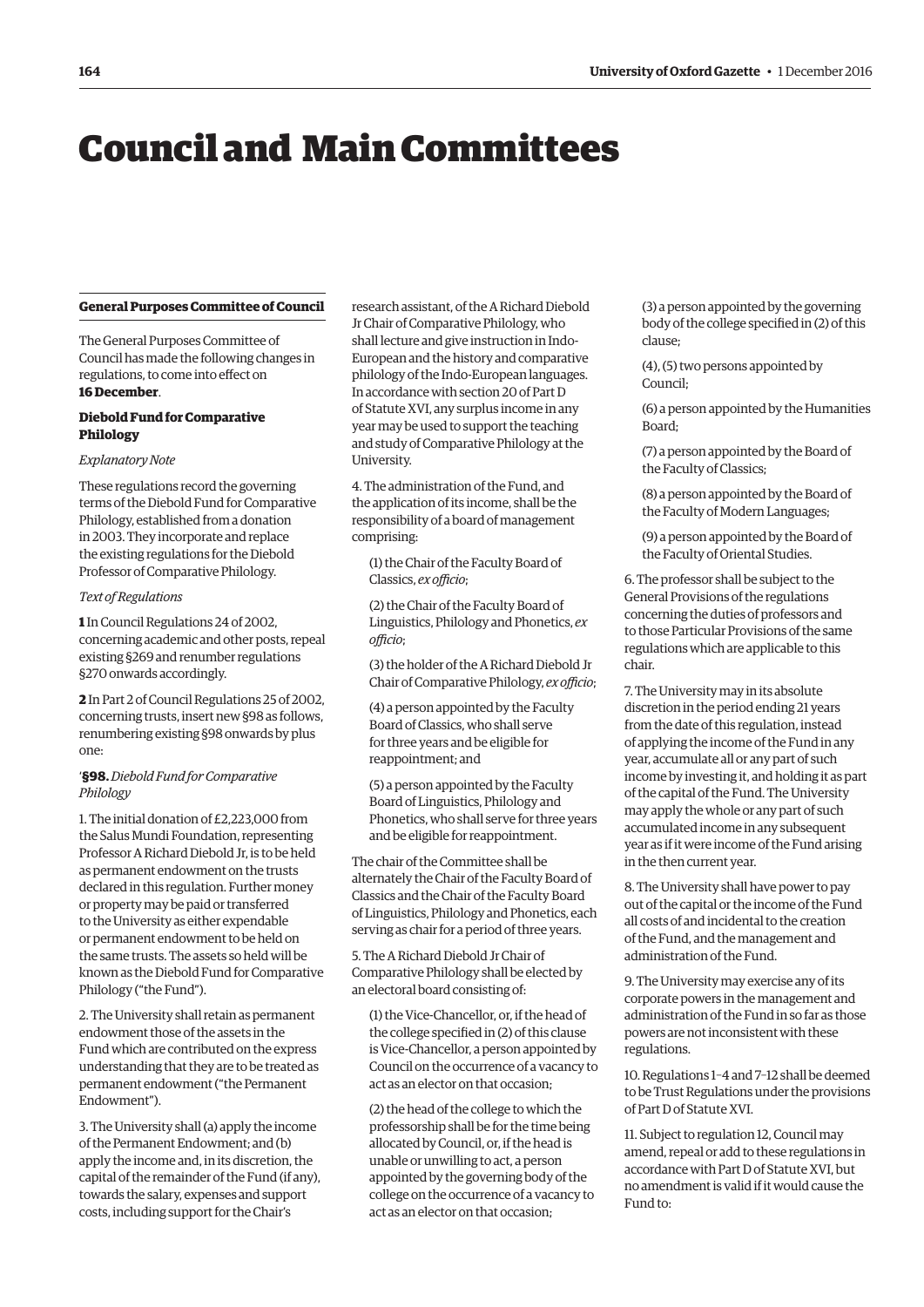## Congregation

<span id="page-2-0"></span>(1) cease to be exclusively charitable according to the law of England and Wales; or

(2) be outside the objects of the University.

12. Any amendment to regulation 3 is an amendment to the main objects of the Fund for the purposes of Part D of Statute XVI and must be approved both by Congregation of the University and subsequently by Her Majesty in Council.'

| Congregation | 24 November |
|--------------|-------------|
|              |             |

#### **Election results**

#### AUDIT AND SCRUTINY COMMITTEE

*One member of Congregation elected by Congregation from among members of the faculties in the Divisions of Mathematical, Physical and Life Sciences and of Medical Sciences who shall not serve on Council or on any committee which in the view of Council has mainline executive authority within the University, or hold any office in the University or any college which involves executive authority*

On Thursday, 24 November, the following was duly elected to the Audit and Scrutiny Committee to hold office until HT 2021:

Professor Jane Kaye, BA ANU, LLB Melbourne, DPhil Oxf, Faculty of Law, Faculty of Clinical Medicine

[The votes recorded were: for Professor Collins, 185; and for Professor Kaye, 250.]

**Congregation** 28 November

*This content has been removed as it contains personal information protected under the Data Protection Act.*

**Discipline**

**Declaration of Approval of a Legislative Proposal: Statute XI: University** 

No notice of opposition having been given, the Vice-Chancellor declared the legislative proposal concerning Statute XI: University Discipline approved.

#### **Council of the University**

#### **Register of Congregation**

The Vice-Chancellor reports that the following names have been added to the Register of Congregation:

Backler, K A L, All Souls Begh, R A, Department of Primary Care Health Sciences Besser, R E J, Faculty of Clinical Medicine Levy, M C, Wolfson

#### **Divisional and Faculty Boards**

For changes in regulations for examinations see '[Examinations and Boards'](#page-8-0) below.

#### **Congregation** 5 December

*This content has been removed as it contains personal information protected under the Data Protection Act.*

#### **Congregation** 13 December

Members of Congregation are reminded that any two members may, not later than **noon on 5 December**, give notice in writing to the Registrar that they intend to oppose or amend the legislative proposal below (see the note on the conduct of business in Congregation below). If no such notice has been given, and unless Council has declared otherwise or the meeting has been adjourned, the legislative proposal shall be declared carried, and the meeting may be cancelled.

#### **Voting on Legislative Proposal: Consolidation of Small Trust Funds**

#### *Explanatory Note*

Council has previously passed resolutions for the purposes of the Charities Act 2011 to consolidate trust funds held by the Faculty of Classics, the Faculty of Medieval and Modern Languages, and the Medical Sciences Division (see *Gazette* [No 5070, 25](http://www.ox.ac.uk/gazette/2014-2015/25september2014-no5070/congregation/#163290) September 2014, p7, for trust funds held by the Faculty of Classics; *Gazette* [No 5069, 24](http://www.ox.ac.uk/gazette/2013-2014/24july2014-no5069/councilandmaincommittees/#159226)  July 2014, p618, for trust funds held by the Faculty of Medieval and Modern Languages; and *Gazette* [No 5061, 22 May 2014, p493,](http://www.ox.ac.uk/gazette/2013-2014/22may2014-no5061/councilandmaincommittees/#154129)  for those held by the Medical Sciences Division). Council's approval was subject to the acceptance of those resolutions by the Charity Commission. The Charity Commission has subsequently confirmed that it is satisfied that the resolutions meet the requirements of the 2011 Act. That condition therefore having been met, these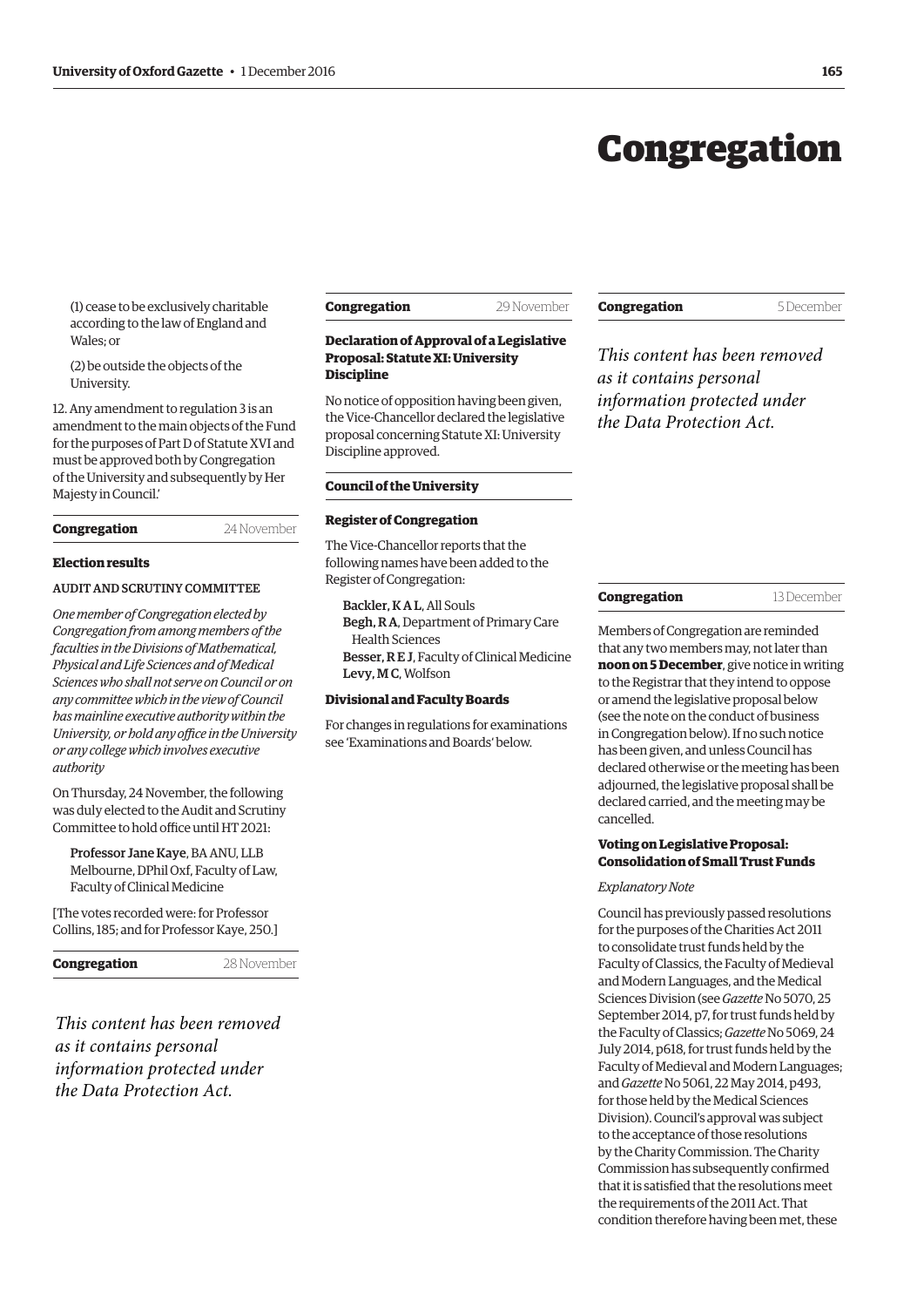## Notices

<span id="page-3-0"></span>legislative changes repeal regulations and parts of the Schedule to the Statues for the individual trusts that have been left dormant following this process.

*WHEREAS it is expedient to amend the Schedule to the Statutes and Part 2 of Council Regulations 25 of 2002 concerning trusts, NOW* THE UNIVERSITY OF OXFORD, *in exercise of the powers in that behalf conferred upon it by the Universities of Oxford and Cambridge Act, 1923, and of all other powers enabling it*, ENACTS, *subject to the approval of Her Majesty in Council*, AS FOLLOWS.

**1** In the Schedule to the Statutes, delete the following parts and renumber the remaining parts, and any cross-references, accordingly:

Part 19: Gerrans Fund Part 28: Dean Ireland's Scholarship Fund Part 33: Levens Travel Bursary Part 39: Oldham Scholarships in Classical Studies

Part 41: Paget Toynbee Prize.

**2** In regulation §356 of Part 2 of Council Regulations 25 of 2002, relating to the Taylor Institution, delete the paragraphs relating to the following:

Taylorian Special Lectures Fund Taylorian Special Reserve Fund.

**3** In Part 2 of Council Regulations 25 of 2002, concerning trusts, delete the following regulations and renumber the remaining regulations accordingly:

§11. Arteaga Prize §72. Colin Prize §75. Conington Prize §93. De Paravicini Prizes §100. Drake Fund for Italian Studies §118. Fiedler Memorial Fund §123. Fred Hodcroft Prize §126. Friedman Fund §132. Gerard Davis Prize §133. Gerrans Memorial Fund §160. Hertford Prize §168. Hodgson Memorial Fund §171. Hunt Travelling Scholarship §185. Jones Memorial Prize §194. Kolkhorst Bequest §216. Lovel Prize §224. Malcolm Memorial Fund §227. Massart Prize in French Literature §232. McLintock Fund

§234. The Meakins McClaran Medal

- §235. Medical Prizes for award by the Board of the Faculty of Clinical Medicine
- §236. Medical Scholarships for award by the Board of the Faculty of Clinical
- Medicine
- §252. Musgrave Fund
- §283. Pelham Studentship
- §292. Pre-clinical Adviser's Medical Scholarships Fund
- §310. Sir Roger Bannister Neurology Prize
- §344. Silva Memorial Prize in Spoken Spanish
- §352. Sunderland Fund
- §375. Wallace Bequest
- §380. Warwick Travelling Bursary.

#### **Note on procedures in Congregation**

¶ Business in Congregation is conducted in accordance with Congregation Regulations 2 of 2002 [\(www.admin.ox.ac.uk/statutes/](http://www.admin.ox.ac.uk/statutes/regulations/529-122.shtml) [regulations/529-122.shtml\). A p](http://www.admin.ox.ac.uk/statutes/regulations/529-122.shtml)rintout of these regulations, or of any statute or other regulations, is available from the Council Secretariat on request. A member of Congregation seeking advice on questions relating to its procedures, other than elections, should contact Mrs F Burchett at the University Offices, Wellington Square (telephone: (2)80199; email: felicity. [burchett@admin.ox.ac.uk\); questions](mailto:felicity.burchett@admin.ox.ac.uk)  relating to elections should be directed to the Elections Officer, Ms S L S Mulvihill [\(telephone: \(2\)80463; email: elections.](mailto:elections.office@admin.ox.ac.uk) office@admin.ox.ac.uk).

#### **Consultative Notices**

#### **External Membership of Council**

#### INVITATION TO CONGREGATION TO SUBMIT NOMINATIONS FOR **CONSIDERATION**

#### *Procedure for election of external members of Council*

There will be a vacant place on Council for an external member from Trinity term 2017. An external member is defined in Council Statute I as 'a person who is not the resident holder of a teaching, research or administrative post in the University or in any college, society or Permanent Private Hall'.

Members of Congregation are invited to submit nominations for consideration by the Nominations Committee for the place on Council, taking account of the criteria set out [below, on a form available at www.council.](www.council.ox.ac.uk/nominate-external-member) ox.ac.uk/nominate-external-member or from Council Secretariat (01865 270012). The Nominations Committee understands that nominations may be made without any communication by the nominator with the nominee. Nominators should indicate on the nominations form if any informal communication has taken place.

#### The closing date for nominations is **Sunday 5 February 2017**.

The Nominations Committee will act in accordance with Council Regulation 15 of 2002 – available on the website at [www.](http://www.admin.ox.ac.uk/statutes/regulations/520-122q.shtml) [admin.ox.ac.uk/statutes/regulations/520-](http://www.admin.ox.ac.uk/statutes/regulations/520-122q.shtml) [122q.shtml. Cu](http://www.admin.ox.ac.uk/statutes/regulations/520-122q.shtml)rrent Council members are listed at [www.council.ox.ac.uk/people.](http://www.council.ox.ac.uk/people)

The committee will consider all nominations and applications received by the closing date as well as any candidates proposed by its own members; it will select from them having due regard to the principles of equality and diversity and the published selection criteria, and it will then make recommendations to Council. Council will consider all recommendations received from the Nominations Committee and will either propose a candidate for approval by Congregation or will ask the committee to submit further names for its consideration. If a candidate is rejected by Congregation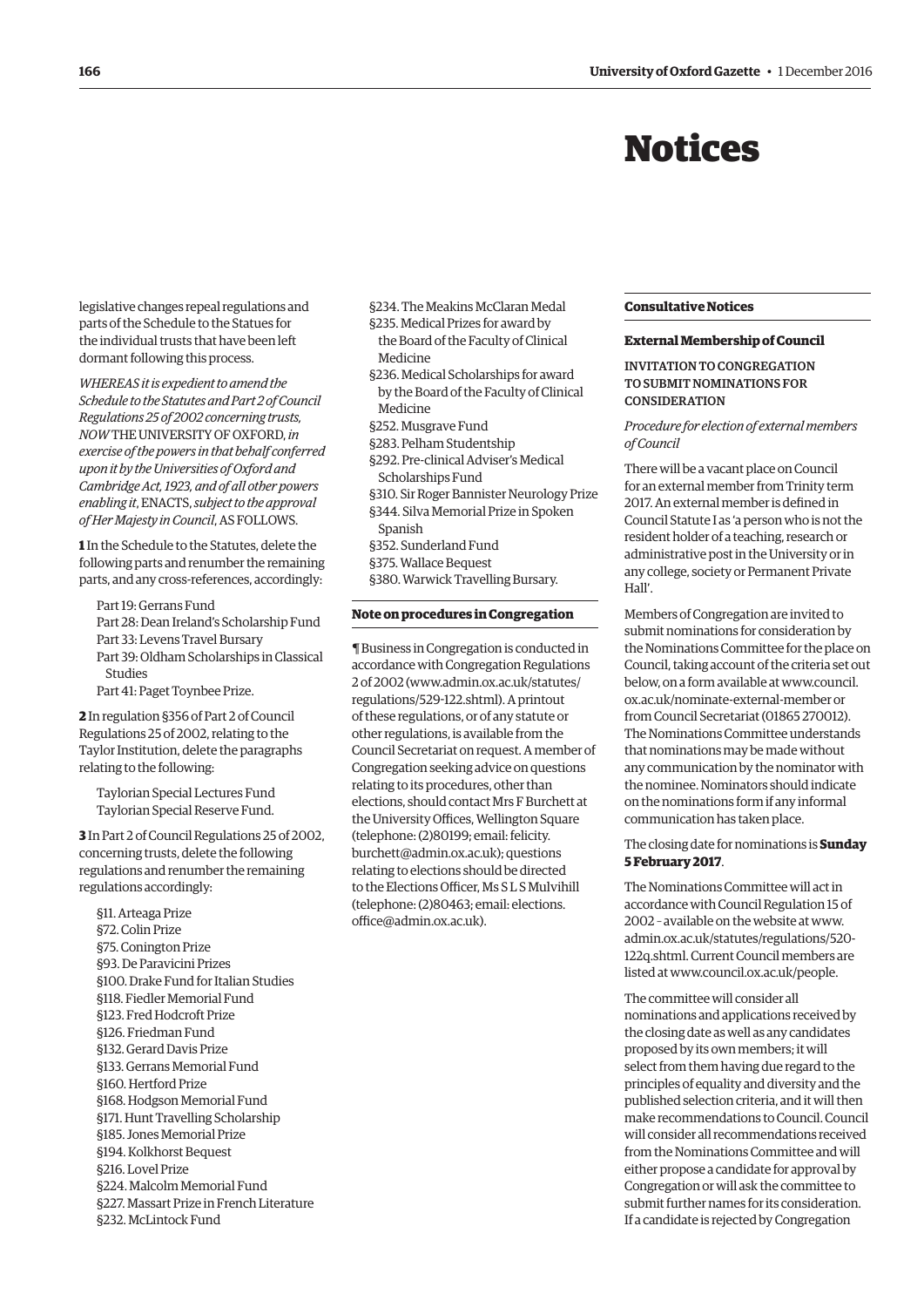the committee will propose a further candidate or candidates to be put to Council in accordance with the above procedures until the vacancy is filled.

The appointment will be for four years, extendable for a further four years.

#### *Responsibilities of members of Council*

Council is responsible for the advancement of the University's objects, for its administration, and for the management of its finances and property. Council is therefore responsible for the academic policy and strategic direction of the University. Legally, the members of Council are charity trustees and are bound by fiduciary duties. Each must comply with the duties of a charity trustee, and when doing so must exercise the proper standard of care.

#### *Criteria for external members of Council*

All members of Council will have a strong personal commitment to higher education and to the values, aims and objectives of Oxford as a collegiate university (ie the University and its colleges).

In considering nominations for external membership of Council, personal qualities will be the primary consideration, but successful candidates will need to be able to demonstrate significant levels of relevant experience. The Nominations Committee will consider demonstrable evidence of the following:

- significant experience in a position or positions requiring the exercise of high levels of responsibility;
- substantial experience in the governance of large complex organisations in the public, private or not-for-profit sectors;
- the ability to engage with issues such as educational policy, strategic planning, risk management, IT and information systems, property, investment, financial management and legal issues in order to ensure a balance of skills and experience on Council;
- a willingness to represent the values, aims and objectives of the University to those who are not part of the institution and to bring a better understanding of issues outside the institution to the members of the collegiate University;
- the capacity to act fairly and impartially in the interests of the University as a whole, using independent judgement and maintaining confidentiality as appropriate, and avoiding conflicts of interest;
- the willingness to listen, engage, understand and interact with members of the collegiate University at all levels; and
- the willingness to play a role in liaising between key stakeholders and the University and in fundraising.

There are eight main meetings of the Council each year, which in most cases take place in the afternoon, following a lunch meeting between the Vice-Chancellor and the external members of Council. It is expected that external members of Council will become involved in the life of the University and may, for example, be asked to join other committees or help with ad hoc projects and challenges as they arise. The time commitment is around one day a month in Oxford, along with some availability at other times by phone or email.

All members have a responsibility for ensuring that Council conducts itself in accordance with accepted standards of behaviour in public life, embracing selflessness, integrity, objectivity, accountability, openness, honesty and leadership. They must also play an appropriate part in ensuring that the business of Council is carried out effectively, efficiently and in a manner appropriate for the proper conduct of public business.

#### **Biographical information about the current external members of Council**

Jayne Almond is a non-executive director of International Personal Finance plc, Chair of the University's Audit and Scrutiny Committee and an honorary fellow of St Hilda's. After reading PPE at St Hilda's her early career was spent at Shell, where she worked for six years before joining LEK Consulting, a strategy consulting firm, where she became a senior partner and head of its financial services practice. In 1999 she joined Lloyds TSB, where she held a number of roles including Managing Director of European Internet Banking, Director

of Retail Banking Strategy and Group Marketing Director. She joined Barclays in 2003, becoming Managing Director of Barclays Home Finance business, and then set up equity release firm Stonehaven in 2006, which was sold in 2014 to MGM Advantage group.

Sir Crispin Davis is a non-executive director of GlaxoSmithKline, a member of the Global Advisory Board for Citigroup and a member of the Council and the Board of Trustees of the National Trust. He is the chair of the Committee to Review Salaries of Senior University Officers, and a member of the University's Finance Committee and of the Nominations Committee. After reading Modern History at Oriel he joined Procter & Gamble in 1970, where he held a number of senior roles in the UK and Germany before becoming president of the company's North American food business. He joined Guinness Group in 1990 as Group Managing Director, and then in 1994 became Chief Executive Officer for Aegis Group plc, a leading global media service company. From 2000 to 2009 he was Chief Executive Officer of Reed Elsevier plc. He was knighted in 2004 for services to publishing and information.

Lord Paul Drayson is Managing Partner of Drayson Racing Technologies, a motorsport research and development business which he co-founded in 2007. After studying Production Engineering at Aston University followed by a PhD in Robotics at Aston, his early career was spent at BL Technology and Trebor Group, where he worked as a Development Engineer. He began his career as a science entrepreneur in 1986, founding Lambourn Food Company, a business based on novel manufacturing technology. Following Lambourn's acquisition, he founded Genisys Development in 1991, and then in 1993 co-founded PowderJect Pharmaceuticals plc, an Oxford University spin-out company. After floating PowderJect on the London Stock Exchange in 1997, he became Chairman and CEO until the company was sold in 2003. He was appointed to the House of Lords in 2004, served as Parliamentary Under-Secretary of State for Defence Equipment and Support and Minister of State for Business and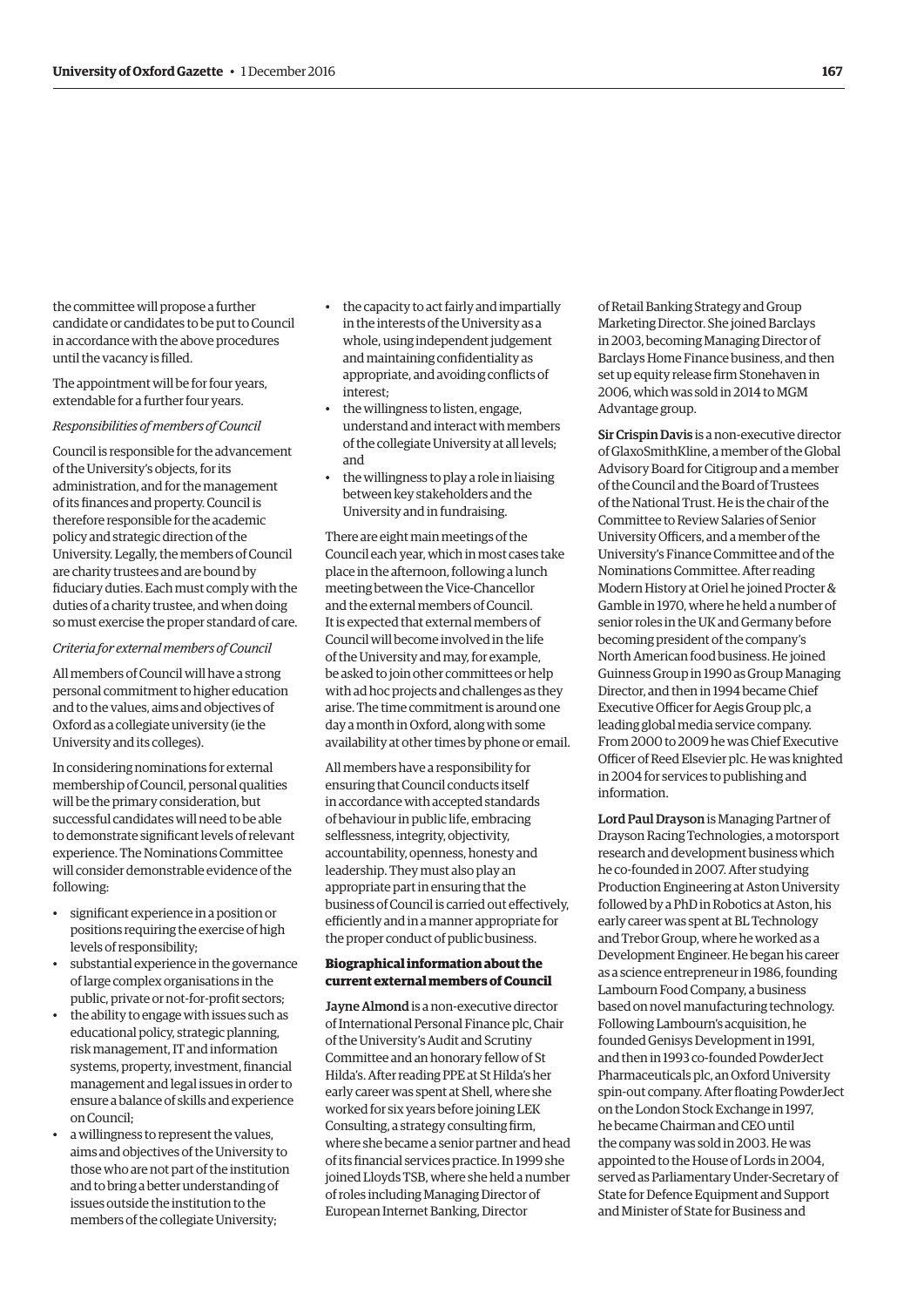Regulatory Reform from 2005 to 2007, and was Minister of State for Science and Innovation from 2008 to 2010. He has been a member of the Privy Council since 2008. He was Science Entrepreneur in Residence at the Saïd Business School from 2003 to 2005. He has been a member of the Advisory Board at Isis Innovation, Chairman of Oxford Children's Hospital Appeal and, since 2010, President of the Motorsports Industry Association. He was elected a Fellow of the Royal Academy of Engineering in 2011.

Sir David Norgrove is chair of the Low Pay Commission and of the Family Justice Board, which is charged with the implementation of the Family Justice Review. He read Modern History at Exeter College and went on to gain a diploma in Economics from Cambridge University and an MSc in Economics from LSE. He joined the Treasury as an economist in 1972 and subsequently worked on relations with the IMF, in the Central Policy Unit, and on a review of public expenditure accounting. He took leave from the Treasury to spend two years working for First National Bank of Chicago. Between 1985 and 1988 he served as Private Secretary to prime minister Margaret Thatcher, and then joined Marks & Spencer in 1988, where he held a number of Director and Executive Director roles until 2004. In 2005 he became the first Chair of the Pensions Regulator, where he served for five years, and from 2010 to 2011 he chaired the government review of the family justice system. Between 2011 and 2014 he was chairman of PensionsFirst, a company offering risk management solutions and analytics to pension schemes, banks and insurance companies in the UK and US. He was knighted in 2016 for services to the Low Paid and the Family Justice System.

#### **General Notices**

#### *Gazette* **publication arrangements**

The final *Gazette* of Michaelmas term will be published on 8 December.

The first *Gazette* of Hilary term will be published on 12 January. The usual deadlines will apply.

#### **The Prevent duty**

Following the approval of the resolution on 31 May (see *Gazette* [No 5136, 9 June 2016,](http://www.ox.ac.uk/gazette/2015-2016/9june2016-no5136/councilandmaincommittees/#234267)  p613), the University's Prevent Steering Group has published a draft training plan on the University's Prevent website [\(www.](http://www.ox.ac.uk/staff/working_at_oxford/policies_procedures/prevent-duty) [ox.ac.uk/staff/working\\_at\\_oxford/policies\\_](http://www.ox.ac.uk/staff/working_at_oxford/policies_procedures/prevent-duty) [procedures/prevent-duty\). M](http://www.ox.ac.uk/staff/working_at_oxford/policies_procedures/prevent-duty)embers of Congregation are invited to send comments on the draft plan to [prevent@admin.ox.ac.](mailto:prevent@admin.ox.ac) uk by **15 December**.

#### **MSc in Neuroscience**

#### HILARY TERM 2017

Essay topics must be approved by the appropriate module organiser before the deadlines given below:

#### *Approval deadlines*

Module A1 – Cognitive Neuroscience: 17 March Module B1 – Motor Systems: 3 March Module C1 – CNS Development and Plasticity: 13 March

#### *Submission deadlines*

Essays must be submitted online via WebLearn by noon (UK time) on the deadlines given below, or in the case of Module B2, as hard copy to the Examination Schools:

Module A1 – Cognitive Neuroscience: 3 April

Module B1 – Motor Systems: 15 March Module B2 – Computational Neuroscience: 10 March (hard copy submission)

Module C1 – CNS Development and Plasticity: 29 March

#### **Appointments**

#### **Social Sciences**

Professor Jane Messina, PhD North Carolina, has been appointed Associate Professor in Social Science Research Methods in the School of Interdisciplinary Area Studies and School of Geography and the Environment, and a Fellow of Green Templeton, from 1 December 2016.

#### **Visiting Professorships**

#### **Social Sciences**

The Social Sciences Division has, on the recommendation of the Faculty of Law, reconferred the title of Visiting Professor on Professor Hugh Beale for 3 years from 1 October 2016.

The Social Sciences Division has, on the recommendation of the Faculty of Law, reconferred the title of Visiting Professor on Mr Ben Emmerson QC for 3 years from 1 January 2017.

The Social Sciences Division has, on the recommendation of the Faculty of Law, reconferred the title of Visiting Professor on Professor Ansgar Ohly for 3 years from 1 October 2016.

#### **Recognition of Distinction**

#### **Professorial Distinction Awards exercise 2016–17**

#### DIVISIONAL COMMITTEE MEMBERSHIP

#### *Humanities*

Professor K O'Brien (in the chair) Rector of Exeter Provost of Worcester Professor A Bowman Professor S Frith Professor K Hawley Professor G Khan Professor II jeu Professor N Vincent Professor C Wickham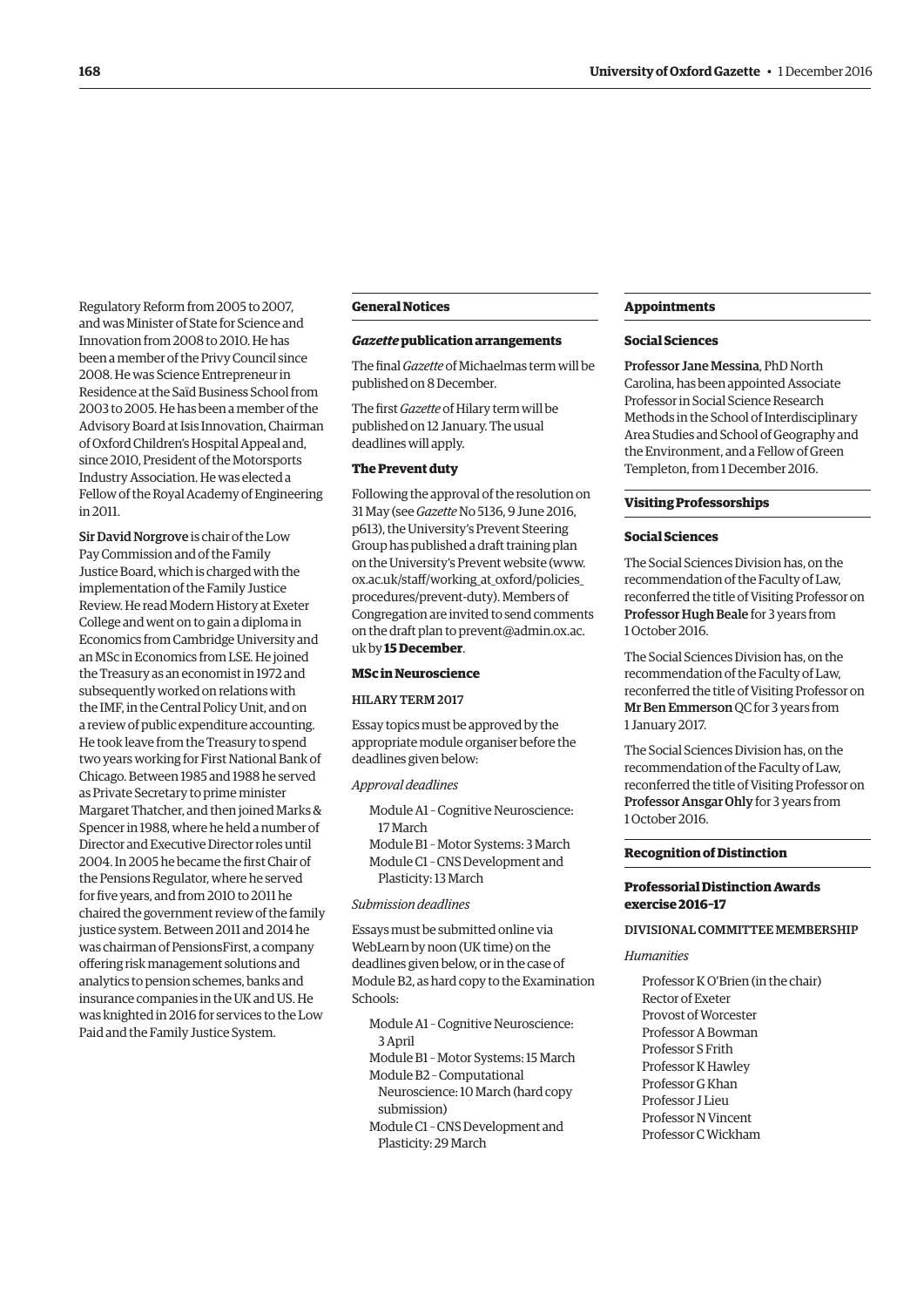## Lectures

## Examinations and Boards

#### <span id="page-6-0"></span>*Mathematical, Physical and Life Sciences*

Professor D Bradley (in the chair) President of Corpus Christi Warden of Merton Professor H Atkinson Professor C Deane Professor G Henderson Professor Dame Georgina Mace Professor T Softley Professor J Wheater Professor M Wooldridge

#### *Medical Sciences*

Professor A Buchan (in the chair) Principal of St Hugh's Professor T Brown Professor A Cooke Professor G Evan Professor C Kennard Professor Sir Alex Markham Professor E Robertson Mr B Taylor

#### *Social Sciences*

Professor R Goodman (in the chair) Master of University College Warden of Nuffield Principal of Green Templeton Professor R Coningham Professor A Davies Professor Sir Ian Diamond Professor J Sebba Professor S Whatmore

**Graduate Awards and Prizes**

*This content has been removed as it contains personal information protected under the Data Protection Act.*

#### **University Administration and Services**

#### **Research Services**

#### BBSRC OPEN FORUM

Professor Melanie Welham, Chief Executive of BBSRC, will lead an Open Forum 11.30am–12.30pm on 12 December at the Department of Plant Sciences. Open to Oxford University staff interested in the BBSRC's current and future directions and funding.

#### **Social Sciences**

#### **Department of International Development**

OXFORD POVERTY AND HUMAN DEVELOPMENT INITIATIVE: DISTINGUISHED PUBLIC LECTURE

Amartya Sen, Lamont University Professor and Professor of Economics and Philosophy, Harvard, will deliver a Distinguished Public Lecture at 5pm on 18 January in the Sheldonian Theatre. Chaired by the Rt Hon Lord Patten of Barnes, Chancellor of the [University. More information: www.ophi.](www.ophi.org.uk) org.uk.

*Subject*: 'Democracy and social decisions'

#### **Examinations for the Degree of Doctor of Philosophy**

*This content has been removed as it contains personal information protected under the Data Protection Act.*

#### **Examinations for the Degree of Master of Science**

*This content has been removed as it contains personal information protected under the Data Protection Act.*

#### **Examinations for the Degree of Master of Philosophy**

*This content has been removed as it contains personal information protected under the Data Protection Act.*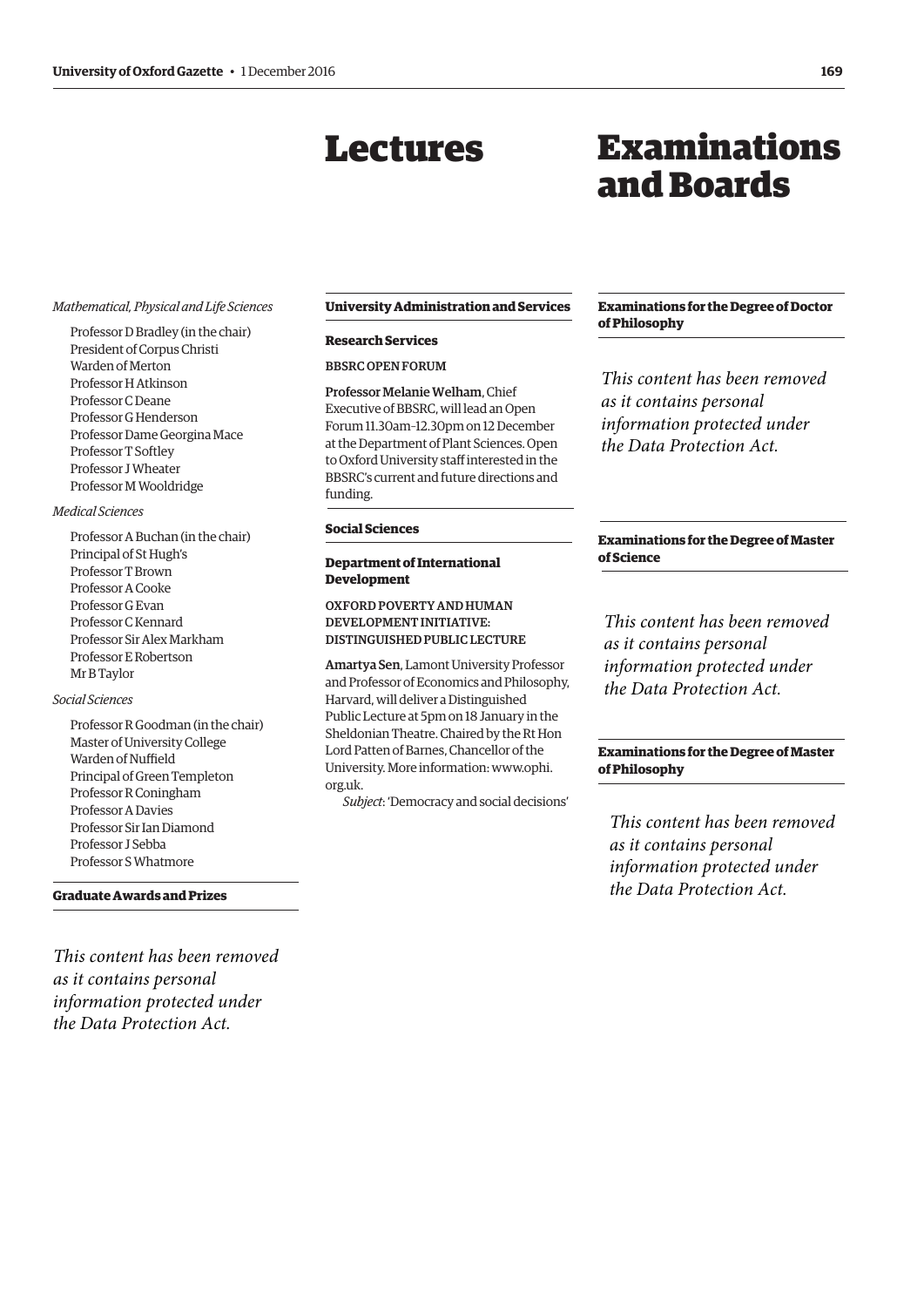*This content has been removed as it contains personal information protected under the Data Protection Act.*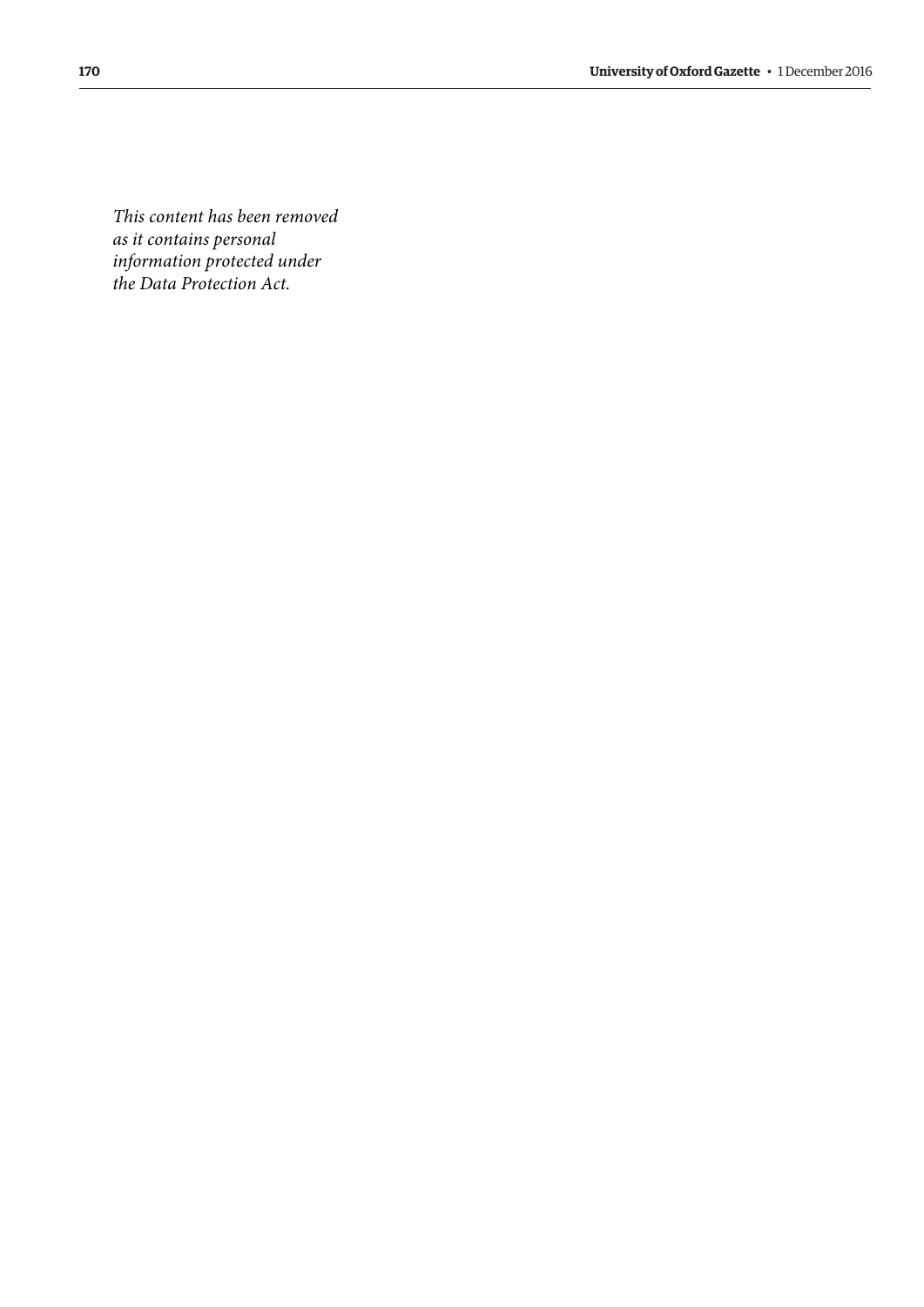<span id="page-8-0"></span>*This content has been removed as it contains personal information protected under the Data Protection Act.*

#### **[Changes to Examination Regulations](#page-2-0)**

For the complete text of each regulation listed below and a listing of all changes to regulations for this year to date, [please see www.ox.ac.uk/gazette/](www.ox.ac.uk/gazette/examinationregulations) examinationregulations.

#### **Continuing Education Board**

PGCERT IN ARCHAEOLOGY removal of defunct course

#### **Humanities Board**

#### MST IN THEOLOGY

minor amendment to layout of regulations concerning essays and dissertation for Science and Religion

#### FHS OF PHILOSOPHY AND THEOLOGY FHS OF THEOLOGY AND ORIENTAL **STUDIES**

minor textual correction

## Colleges, Halls and Societies

#### **Obituaries**

#### **Keble**

- John Hudson Llywelyn Bicknell,
- 17 September 2016; 1969. Aged 66. Dr Peter Christmas, 8 November 2016; 1955. Aged 80.
- James Clifford Hyde Driver, 19 October 2016; 1952. Aged 85.
- John Kerr Grieves, 12 July 2016; 1955. Aged 80.
- Professor Sir Geoffrey William Hill, 30 June 2016; 1950. Aged 84.
- The Revd Canon Philip Reginald Strange Morgan, 16 July 2016; 1951. Aged 88.
- Geoffrey David Pickering, 28 October 2016; 1955. Aged 79.
- Michael Douglas Richards, 15 July 2016; 1958. Aged 76.
- Dr Jeremy Peter Dixon Scott, 21 September 2016; 1959. Aged 76.
- Eric John Williams, 19 October 2016; 1945. Aged 89.

#### **Regent's Park**

Dr Barrington R White, 12 November 2016; 1956, Lecturer 1963–72, Principal 1972–89, Senior Research Fellow and Tutor in Ecclesiastical History 1989–99.

#### **St Hugh's**

Dr Isabel Ann Wright, 8 April 2016; 1990. Aged 44.

## Advertisements

#### **Advertising enquiries**

*Email*: [gazette.ads@admin.ox.ac.uk](mailto:gazette.ads@admin.ox.ac.uk) *Telephone*: 01865 (2)80548 *Web*[: www.ox.ac.uk/gazette/](www.ox.ac.uk/gazette/classifiedadvertising) classifiedadvertising

#### **Deadline**

Advertisements are to be received by **noon on Wednesday** of the week before publication (ie eight days before publication). Advertisements must be submitted online.

#### **Charges**

Commercial advertisers: £30 per insertion of up to 70 words, or £60 per insertion of 71–150 words.

Private advertisers: £20 per insertion of up to 70 words, or £40 per insertion of 71–150 words.

Advertisements which are placed only in the online edition of the *Gazette* are reduced to £20 per insertion for commercial advertisers and £10 per insertion for private advertisers for 70-word advertisements (or £40 and £20 respectively for 150-word advertisements).

See our website for examples of whether an advertisement is considered commercial [or private: www.ox.ac.uk/gazette/](www.ox.ac.uk/gazette/classifiedadvertising) classifiedadvertising.

#### **Online submission and payment**

Advertisements must be submitted and paid for online, using a credit card or debit card, through a secure website. For details, see [www.ox.ac.uk/gazette/classifiedadvertising.](http://www.ox.ac.uk/gazette/classifiedadvertising)

#### **Extracts from the terms and conditions of acceptance of advertisements**

*General*

1. Advertisements are accepted for publication at the discretion of the editor of the *Gazette*.

*Note*. When an advertisement is received online, an acknowledgement will be emailed automatically to the email address provided by the advertiser. The sending of this acknowledgement does not constitute an an acceptance of the advertisement or an undertaking to publish the advertisement in the *Gazette*.

2. The right of the *Gazette* to edit an advertisement, in particular to abridge when necessary, is reserved.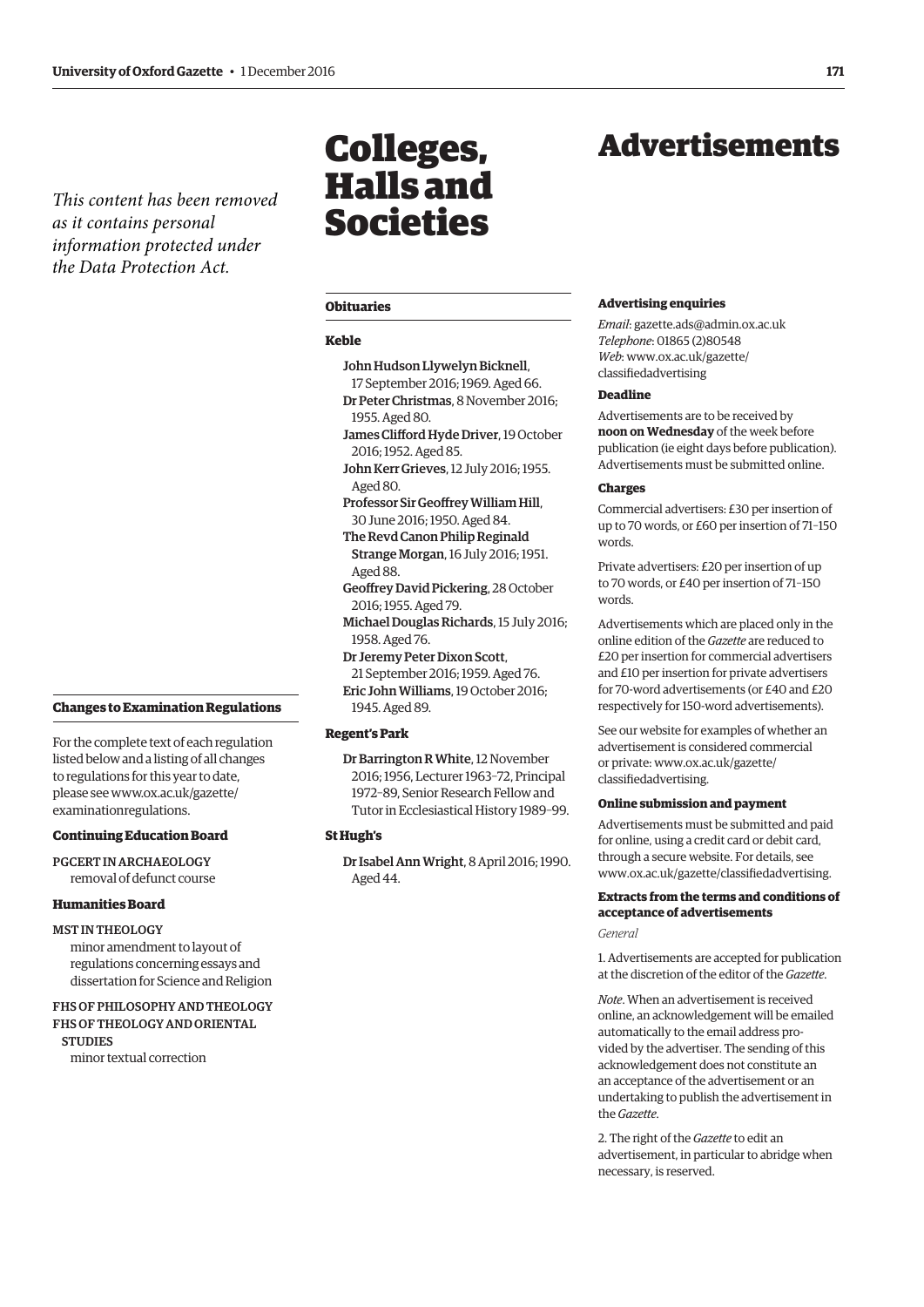3. Advertisements must be accompanied by the correct payment, and must be received by the deadline stated above. *No refund can be made for cancellation after the acceptance of advertisements*.

4. Once an advertisement has been submitted for publication, no change to the text can be accepted.

5. Voucher copies or cuttings cannot be supplied.

#### *Charges*

6. Two separate charging arrangements will apply, for commercial and private advertisers. The rates applicable at any time will be published regularly in the *Gazette*, and may be obtained upon enquiry. The rates, and guidance on applicability of each rate, are also available online.

The editor's decision regarding applicability of these rates to an individual advertiser will be final.

#### *Disclaimer*

**7. The University of Oxford and Oxford University Press accept no responsibility for the content of any advertisement published in the** *Gazette***. Readers should note that the inclusion of any advertisement in no way implies approval or recommendation of either the terms of any offer contained in it or of the advertiser by the University of Oxford or Oxford University Press.**

#### *Advertisers' Warranty and Indemnity*

**13. The advertiser warrants:**

**(i) Not to discriminate against any respondents to an advertisement published in the** *Gazette* **on the basis of their gender, sexual orientation, marital or civil partner status, gender reassignment, race, religion or belief, colour, nationality, ethnic or national origin, disability or age, or pregnancy.**

(ii) That the advertisement does not contravene any current legislation, rules, regulations or applicable codes of practice.

(iii) That it is not in any way illegal or defamatory or a breach of copyright or an infringement of any other person's intellectual property or other rights.

*You are advised to view our full Terms and Conditions of acceptance of advertisements. Submission of an advertisement implies acceptance of our terms and conditions, which may be found at www.ox.ac.uk/gazette/ [classifiedadvertising, and may also be obtained](www.ox.ac.uk/gazette/classifiedadvertising)  on application to Gazette Advertisements, Public Affairs Directorate, University Offices, Wellington Square, Oxford OX1 2JD.*

#### **Publication in online** *Gazette*

16. Unless the advertiser stipulates otherwise, all advertisements will be published in the online *Gazette* in addition to the printed *Gazette*. At the time of submission of an advertisement, the advertiser may stipulate that he or she does not wish the advertisement to be included in the online *Gazette*. This stipulation: (i) must be made at the time of submission of the advertisement; (ii) cannot later be altered; (iii) will apply to all instances of publication of an advertisement arranged at the time of submission of that advertisement. Please note that advertisements form part of the online *Gazette* as published and cannot be removed or amended after publication.

#### **Miscellaneous**

#### *Gazette* **publication arrangements**

**Advertisers are asked to note** that the final *Gazette* of Michaelmas term will be published on 8 December. Publication for Hilary term will begin on 12 January. The usual deadline will continue to apply (see above).

#### **Helping children to walk**

#### **The Dept of Orthopaedics, Rheumatology and Musculoskeletal Sciences** in

conjunction with Oxford Innovation are crowdfunding with OxReach for £100,000 by 4 Dec for children born with clubfoot. If untreated, clubfoot becomes a painful and disabling deformity. We have developed materials to train healthcare professionals, so children can receive life-changing clubfoot treatment. Please help us if you can. Donate at: [https://oxreach.hubbub.net/p/clubfoot.](https://oxreach.hubbub.net/p/clubfoot)

#### **Craft Courses**

**A craft course makes the perfect Christmas** 

**gift!** Ardington School of Crafts offers short courses with practising craftspeople in beautiful surroundings near Wantage. 200 courses between 1 and 3 days, from stained glass and silver jewellery to textiles and carving, all held in our well-equipped workshops. Unearth your hidden talents and discover why people keep coming back to Ardington School of Crafts. Gift vouchers [available. See: www.ardingtonschoolofcrafts.](www.ardingtonschoolofcrafts.com) com. Tel: 01235 833433.

#### **UK Brain Bank for Autism and Related Developmental Research, JR**

**The developing brain is altered in autism** but neuroscientists do not know how or why. Research is needed to understand the causes and biological basis of autism, to develop better interventions to improve the lives of those directly affected by it. Such critical research is hindered by the scarcity of donated human brain tissue. Control tissue, donated by people who do not have autism, is needed for comparison just as much as

donations by people who do – and the NHS organ donor scheme does not include brain donation. We particularly want younger people to consider making a pledge to donate their brain after death (the further the brain is from its inception, the more difficult it is to understand the process of its development, so we do not take donations from people over 65 not directly affected by autism). See [www.](http://www.brainbankforautism.org.uk) [brainbankforautism.org.uk fo](http://www.brainbankforautism.org.uk)r information and to register as a donor.

#### **Restore Garden Café**

**Spacious café set in award-winning gardens** with delicious food and coffees using organic, fair-trade and local produce where possible. Plants, handmade gifts and cards for sale. Open Mon–Sat, 10am–4pm, Manzil Way, Cowley Rd, Oxford OX4 1YH. All proceeds to Restore, Oxfordshire mental health charity (registered charity number 274222): [www.](http://www.restore.org.uk) [restore.org.uk.](http://www.restore.org.uk)

#### **Research participants sought**

**Are you interested in taking part in clinical research?** We are running a clinical study looking at how steroids and insulin work in healthy male volunteers. If you are interested in taking part please contact [01865 857202 or email sue.beatty@ocdem.](mailto:sue.beatty@ocdem.ox.ac.uk) ox.ac.uk at the Oxford Centre for Diabetes, Endocrinology and Metabolism, Churchill Hospital. We will reimburse any travel costs and offer compensation for your time and inconvenience.

**If you are 18–60 years old and in good health** you may be eligible to take part in a study to test the human response to

*Salmonella* typhi and paratyphi run by the Oxford Vaccine Group. Reimbursement provided for your time, inconvenience and travel. Total participation time: up to 15 months. Before you decide whether to take part, it is important to understand exactly what the study is about and what participation [would involve. Further information: www.ovg.](www.ovg.ox.ac.uk/recruiting) ox.ac.uk/recruiting-studies, 01865 857420 or [info@ovg.ox.ac.uk.](mailto:info@ovg.ox.ac.uk)

#### **Oxford University Newcomers' Club**

**The Oxford University Newcomers' Club** at the University Club, 11 Mansfield Rd, OX1 3SZ, welcomes the wives, husbands or partners of visiting scholars, of graduate students and of newly appointed academic and administrative members of the University. We offer help, advice, information and the opportunity to meet others socially. Informal coffee mornings are held in the club every Wednesday 10.30–12 (excluding the Christmas vacation). Newcomers with children (0–4) meet every Fri in term 10.15–11.45. We have a large programme of events including tours of colleges, museums and other places of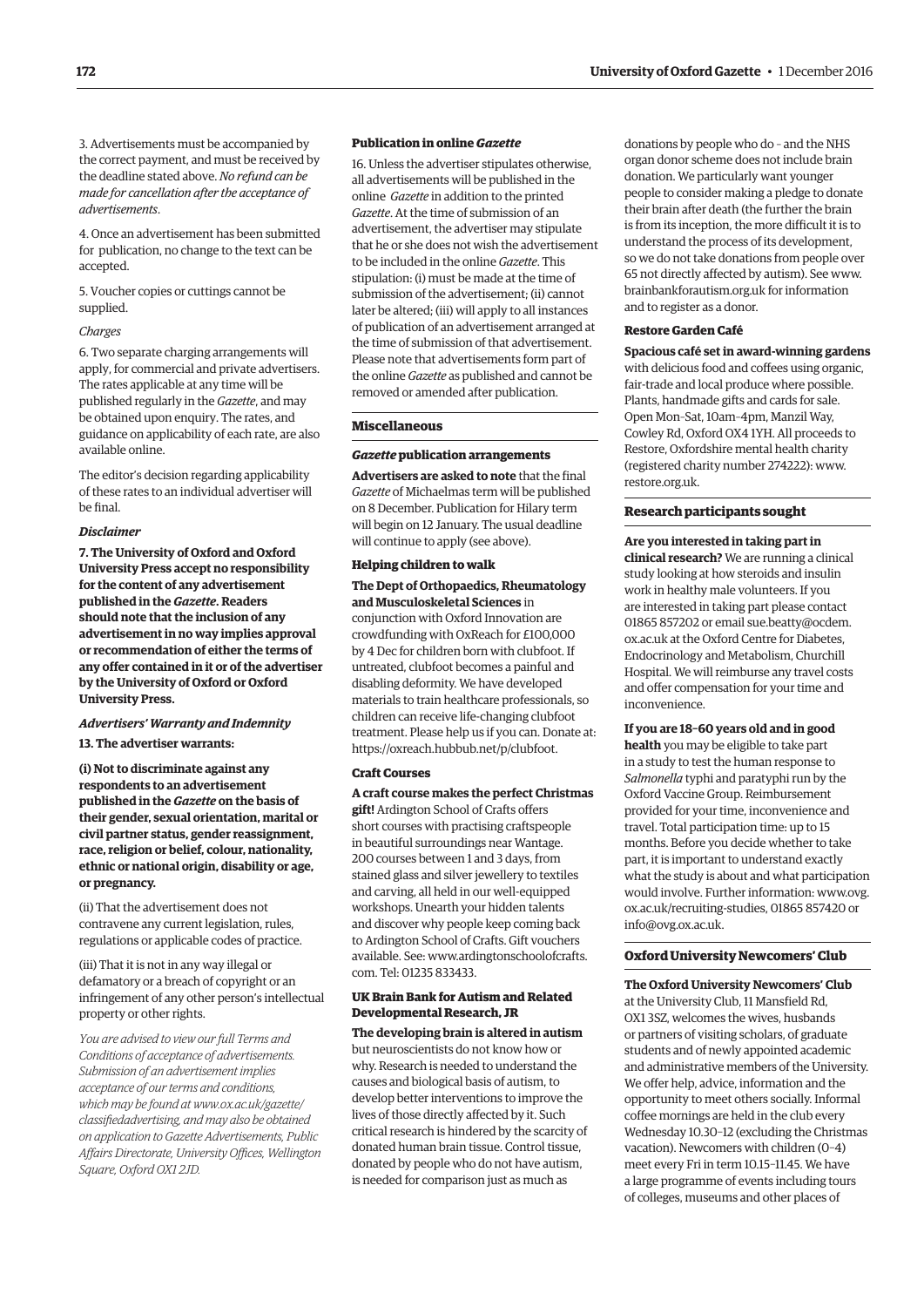interest. Other term-time activities include a book group, informal conversation group, garden group, antiques group, opportunity to explore Oxfordshire and an opportunities in Oxford group. Visit our website: [www.](http://www.newcomers.ox.ac.uk) [newcomers.ox.ac.uk.](http://www.newcomers.ox.ac.uk)

#### **Restoration and conservation of antique furniture**

**John Hulme** undertakes all aspects of restoration. 30 years' experience. Collection and delivery. For free advice, telephone or write to the Workshop, 11A High St, Chipping Norton, Oxon, OX7 5AD. Tel: 01608 641692.

#### **Sell your unwanted books**

**We buy academic and non-academic used books**. If you are moving office or home, leaving the University or just need more space, we can help. We are most interested in arts, history and social sciences and also buy classical or jazz CDs. Good prices paid for large or small collections and we collect from anywhere in the Oxford area. Please contact [Ross on 07720 288774 or bd@beadledavies.](mailto:bd@beadledavies.co.uk) co.uk.

#### **Services offered**

**Big or small, we ship it all**. Plus free pick up anywhere in Oxford. Also full printing services available (both online and serviced), 24-hour photocopying, private mailing addresses, fax bureau, mailing services and much more. Contact or visit Mail Boxes Etc, 266 Banbury Rd, Oxford. Tel: 01865 514655. Fax: 01865 514656. Email: [staff@mbesummertown.co.uk.](mailto:staff@mbesummertown.co.uk)  Also at 94 London Rd, Oxford. Tel: 01865 [741729. Fax: 01865 742431. Email: staff@](mailto:staff@mbeheadington.co.uk) mbeheadington.co.uk.

**Fabulous food for your freezer**. Gourmet home cooking delivered to you in Oxford prepared especially for your delectation and convenience. I produce delicious home-cooked meals for the freezer using fresh, seasonal, locally sourced ingredients. Huge choice from traditional/innovative recipes, tailored to your own requirements, competitively priced. Conveniently presented from individual to family size. Event catering also offered. Jane Darling, Darling & Joy: 07770 945656, [janedarling@btinternet.com.](mailto:janedarling@btinternet.com)

#### **Houses to let**

**Northcourt Rd, Abingdon**, £2,500 pcm. Fantastic 6-bedroom home full of character features and with lovely mature maintained gardens. Great access to nearby schools, science parks, town centre and A34. With 6 double bedrooms, 1 family bathroom, 2 en-suite bathrooms, lots of living space and kitchen with breakfast area. Double garage

and parking for 2 cars. Call Finders Keepers [Abingdon: 01235 535454 or email: abingdon@](mailto:abingdon@finderskeepers.co.uk) finderskeepers.co.uk to book a viewing.

**2-bedroom**, 2-bathroom stunning, recently refurbished period Jericho house for rent: furnished, available from 1 Jan. Walk to city centre, Port Meadow, restaurants, shops and cinema. Ground floor: walk-through dining room/study, kitchen and sitting room opening to patio garden. First floor: bathroom, double bedroom, spacious hallway/study area. Top floor: double bedroom with en suite. £1,900 excluding bills. Contact Bruce: 07979 922590.

**Lovely, spacious, well-maintained** 2-double bedroom, 2-bathroom Grandpont house available Jan–Apr (flexible). Filled with books; study area; fully equipped new kitchen; beautiful garden; superfast broadband and cable TV; Bechstein piano; 10 mins' walk to Christ Church; 5 mins to the Thames, meadows, swimming pool (opens in Apr), farmers' market, schools, cafes and restaurant. [£2,000 per month. Contact anna.beer@](mailto:anna.beer@kellogg.ox.ac.uk) kellogg.ox.ac.uk for more details.

#### **Flats to let**

**Bright, nicely furnished flat** in north Oxford – quiet location (OX2 8BS). 2 bedrooms (1 double, 1 single), living room and diner, large kitchen, bathroom with shower. Parking space. Excellent links to the city centre by frequent public transport. 6 months' let or longer by agreement. Available Jan 2017. £1,200 pcm exclusive of services. Contact: 07748 845243.

#### **Delightful self-contained recently built flat**

to let from 1 Jan 2017 (possibly earlier) until 30 Jun 2017 (or longer). Separate entrance from owner's own drive. Grandpont, south Oxford. 10 mins' walk from Carfax. Large sitting room with sunny terrace, kitchen, double bedroom. Suit non-smoking graduate student couple: £775 pcm. References [required. Tel 01865 241845 or email popher@](mailto:popher@btinternet.com) btinternet.com.

**West Quay, Abingdon**, £1,250 pcm. Super split-level apartment with double aspect living/dining room (with balcony) and outstanding views over Abingdon marina. With 2 double bedrooms and a single room/ study this furnished home is available for 12 months and is ideal for single person or couple. Garage and allocated parking. Walking distance to town centre. Call Finders Keepers [Abingdon: 01235 535454 or email: abingdon@](mailto:abingdon@finderskeepers.co.uk) finderskeepers.co.uk to book a viewing.

#### **Accommodation offered**

#### *Graduate Accommodation Office*

The Graduate Accommodation Office provides affordable accommodation to full-time graduate students of the [University. Please see www.admin.ox.ac.](www.admin.ox.ac.uk/graduateaccommodation) uk/graduateaccommodation. Academic visitors, staff and part-time students may wish to register for Student Pad, a website where private landlords advertise for tenants associated with the University: [www.oxfordstudentpad.co.uk.](http://www.oxfordstudentpad.co.uk)

**scottfraser** – market leaders for quality Oxfordshire property. Selling, letting, buying, renting, investing – we are here to help. Visit [www.scottfraser.co.uk for](http://www.scottfraser.co.uk) more information or call: Headington sales: 01865 759500; Summertown sales: 01865 553900; East Oxford sales: 01865 244666; Witney sales: 01993 705507; Headington lettings: 01865 761111; Summertown lettings: 01865 554577; East Oxford and student lettings: 01865 244666; Witney lettings: 01993 777909.

**Furnished loft room** available in clean, quiet house in Iffley Fields. Ideal for visiting academic. Share cooking and cleaning. Landlord is a foster carer so all adults in the house have to be DBS checked (not daunting, but necessary). £500 pm incl bills. Email: [mark@goodhanddesigns.co.uk.](mailto:mark@goodhanddesigns.co.uk)

### **Accommodation sought**

#### *University Accommodation Office*

Landlords – do you have a spare room, flat or house to let? Oxford University Accommodation Office seeks all types of short- and long-term accommodation for students, academic visitors, postdocs and members of the University. Our Studentpad software allows landlords to quickly advertise properties online, amend details and upload photos. See: www.admin. [ox.ac.uk/accommodation/landlord. For](www.admin.ox.ac.uk/accommodation/landlord)  information: 01865 280923.

**Large house (to sleep 15)** in Oxford wanted for 2-week rent 1–15 August 2017 for my American cousin and family, 6 adults and 9 children aged 5–20. Contact Carol Summers on 01865 510176 or carol s@lineone.net.

#### **Self-catering apartments**

**Visiting Oxford?** Studio, 1-, 2- and 3-bed properties conveniently located for various colleges and University departments. Available from 1 week to several months. Apartments are serviced, with linen provided and all bills included. Details, location maps and